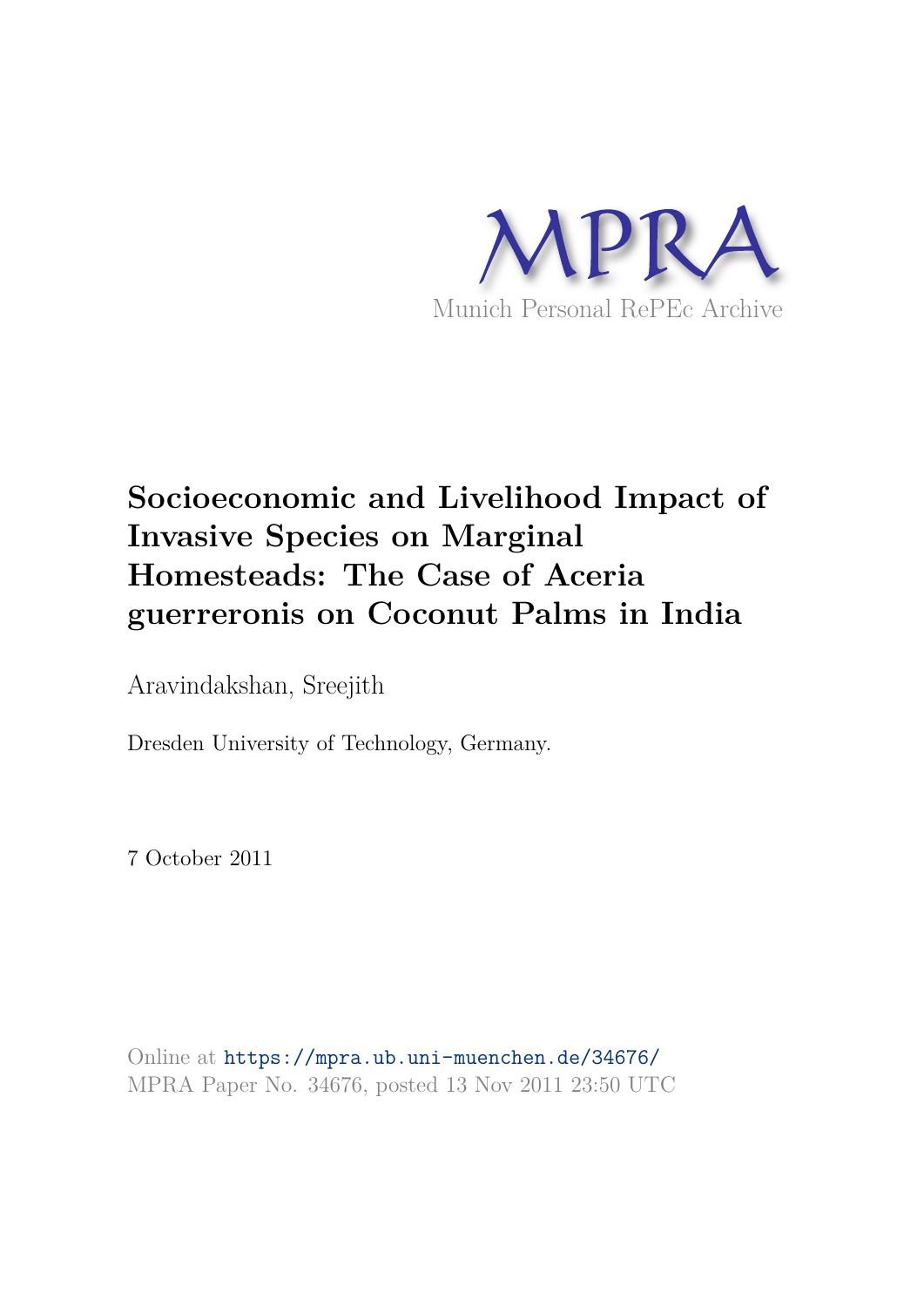

Tropentag 2011 University of Bonn, October 5 - 7, 2011

Conference on International Research on Food Security, Natural Resource Management and Rural Development

# **Socioeconomic and Livelihood Impact of Invasive Species on Marginal Homesteads: The Case of** *Aceria guerreronis* **on Coconut Palms in India**

Sreejith Aravindakshan

Dresden University of Technology, Institute of International Forestry and Forest Products, Germany

# **Introduction**

Alien invasive species are non-native organisms that occur outside their natural adapted habitat and dispersal potential. They are seen as a threat not only to biodiversity and ecosystems, but also to socioeconomic development, livelihood and human well-being. In India, the bioinvasion of coconut palms by an alien invasive mite species *Aceria guerreronis*, popularly known as 'Coconut mite' accounting for enormous economic loss was first noticed just before the start of the new millennium. Among the plantation crops, coconut (*Cocos nucifera* L.) is of prime importance in the marginal homesteads of tropical India. India is the third largest coconut producer with plantation area of 1.9 million hectares and estimated production of 12.8 billion nuts per annum. Coconut sector in India accounts for about 22.36% of the world production while contributes approximately US \$1600 million to the total GDP of India, besides providing livelihood securities to more than 10 million people in the country. During the period 2001–02, mite attack has affected nearly 22.36 million coconut palms in 98,400 hectares in prime coconut producing state 'Kerala' in India. The percentage reduction in nut weight due to mite infestation was assessed to be 2.12 %. This paper hence seeks to study socioeconomic and livelihood impact of the coconut mite and also estimates the economic loss in monetary terms from documentary evidence. A gap analysis using sustainable livelihood index (SLI) framework of unpublished primary data collected during the peak year of infestation (yr. 2002) among coconut growing households [N=120] in two villages of Kerala was also carried out to assess the livelihood impact.

# **Material and Methods**

Cross-sectional data collected during yr. 2002 using a questionnaire survey was used for analysing the marginal shock of mite damage on livelihood among two villages in Kerala (South India). The data was analysed using a multivariate probit model to assess the marginal effect of economic shock (dependent variable) and accumulation of capital (discrete variables). The following discrete variables were used (1) Physical assets (denoted by ownership of material assets, such as dwellings, cycle, livestock, tractor); (2) Financial assets (measured by savings balance on accounts); (3) Social assets (membership of one or more networks); (4) Human assets (level of education); (5) Natural assets (ownership of land,); (6) Number of members of household employed in paid work; (7) Gender of person who has control over assets; (8) Locality (defined by panchayat) and data of qualitative nature was obtained . A three point likert type scale was used to convert the qualitative attributes (discrete variables) to numbers.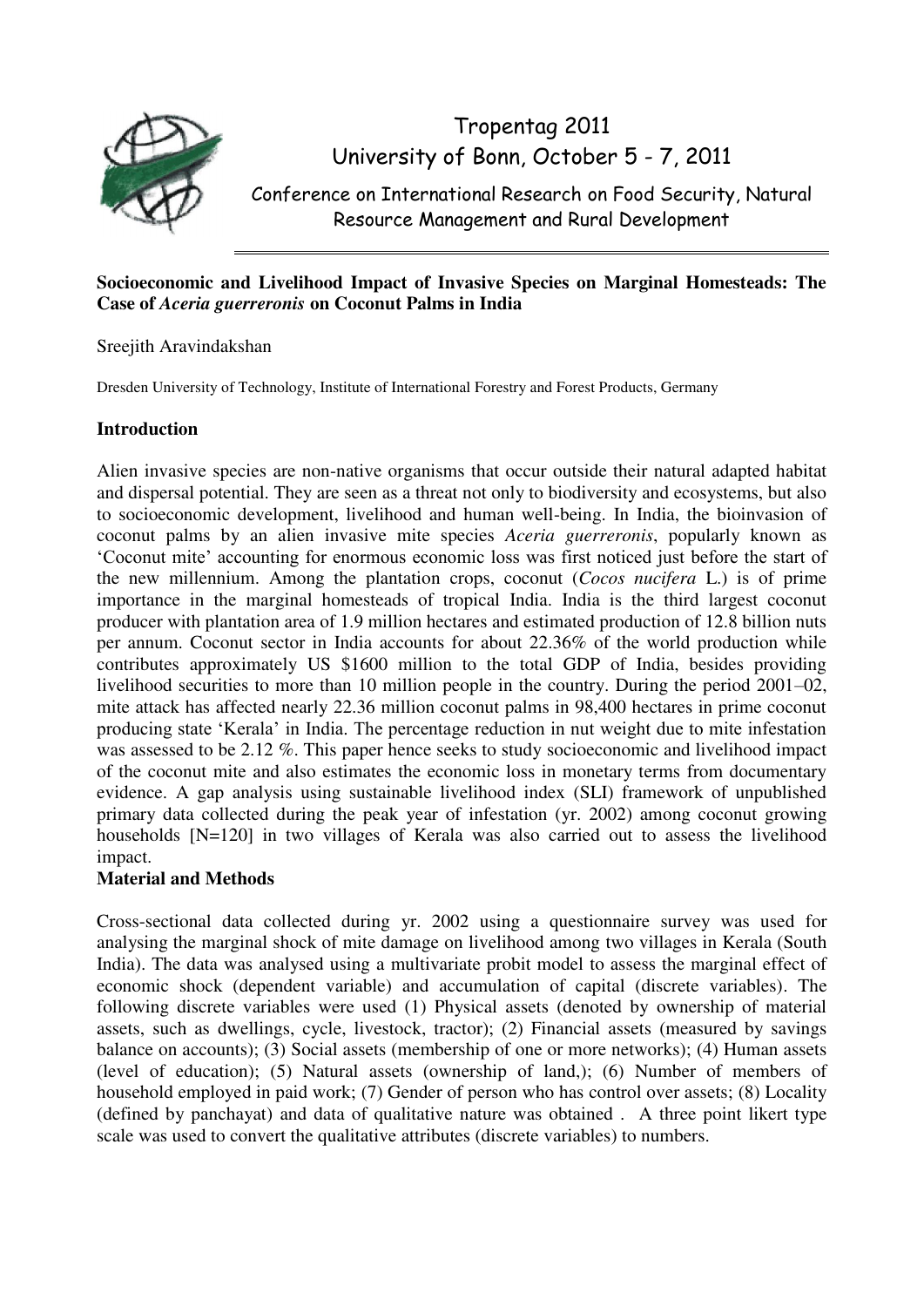Based on the above a general probability model was developed as follows:

*P(Shocki=1/x'i β)= F(x'i β).* Where *F(.)* is a standard normal cumulative distribution function. The vector of covariates *F(xi')* of (Physical, Financial, Social, Human and Natural assets, Number of members of household employed, Gender of main earner or dominant person at the point of decision making, and Locality) as discrete variables

Then the marginal effect of shock will be estimated as  $\frac{\partial P(\text{Shock} = 1 | x)}{x} = f(\sqrt{2\pi})^{-\frac{1}{2}} \exp\left\{-\frac{1}{2}z^2\right\}$ 

Furthermore, another set of data was collected in peak year of infestation (yr. 2002) using semistructured interview. It was put into qualitative analysis of livelihood impact using SLI. For this, Sustainable Livelihood Framework (SLI) of DFID (2005) was employed. The difference between the potential and achieved livelihood of households was used to estimate the gap, measured by finding the difference between the area of two pentagons [pentagon formed of potential livelihood capitals (Pp) and pentagon formed of achieved livelihood capitals (Pa)] as shown in Figure 1. Additionally, for estimating the control costs, public documents from 1998- 2008 were compiled and data was tabulated.



#### **Results and Discussion**

The results are divided into (1) Socioeconomic impact and (2) Livelihood impact. The results of the descriptive statistics are given in Table 1.

## *Socioeconomic impact*

The sudden outbreak of *Aceria* mites in coconut plantations has threatened the very survival of

the copra industry in South India. Severe infestation of *Aceria* mites during early stages of nut inflicted damage





to the tender tissues and copra, size reduction, shedding of button and heavy yield loss. According to the Central Government Expert Committee Survey (2002), the percentage infestation of mites in various states of India was as follows: Tamil Nadu 40 - 50 %; in Karnataka

25- 30 % and in Andhra Pradesh 10 - 20%. In Kerala state, 90 % coconut palms in 1.2 million was affected during 1998 (Sathiamma et al. 1998). The warting and thickening of epicarp (Fig. 2) by the pest damage not only affects the quality and quantity of the coconut fibre but also causes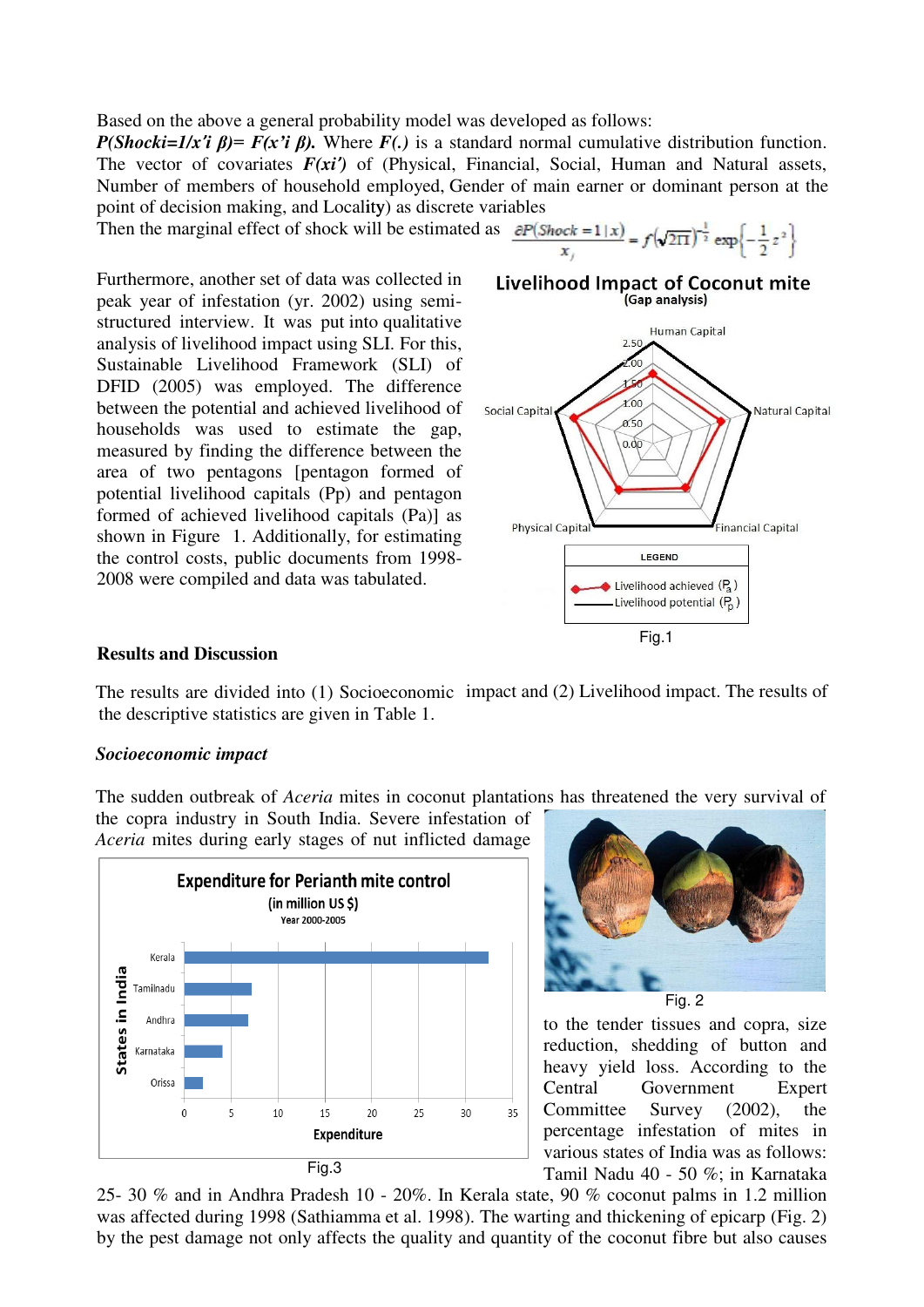difficulty and delay in dehusking operations, which requires additional labour (Pushpa, 2006). Besides these, mite infested under sized nuts are often discarded by the traders (Pushpa, 2006) inflicting heavy losses to the growers. Loss of 20–30% in terms of copra yield (Moore et al. 1989) severely affected the coconut oil industry. In Kerala alone, more than 1.5 million coconut growers were affected by the infestation (Sathiamma et al. 1998), accounted for annual economic loss of 0.3 million US \$ (The Indian Express, 1999). Apart from the direct economic loss, various authorities under the central and state governments in India spend enormous amounts for the control and management of the mite. Expenditure incurred by various states in India for mite control is explained in the Figure 3. According to the present study, compiled data evidence showed that Indian government and various agencies incurred control costs of US \$ 77.88 million to manage coconut mite in India for a 10-year period from 1998–2008.

# *Livelihood impact*

Gap analysis using SLI showed a difference of 56.26% between the potential and achieved livelihood in studied villages. Social, physical and natural capitals were found very significant in



explaining the incidence of livelihood shock as shown in Table 2. It is 21 % less likely for a household that owns any form of physical asset to experience an adverse livelihood shock than for a non-ownership household. While it was found that the specific types of social networks such as, women's networks like Kudumbashree and Self Help Group membership proved significant in averting household shock incidence. Interestingly, women headed households were

more likely to avoid livelihood shocks (18 %). In such households, women were found to engage in alternative livelihood activities such as banana chips, spices and condiments processing and tailoring. Such off-farm income might have helped these households to avert coconut mite induced livelihood shock. Besides, triangulating these results with farmers' perception analysis (Fig. 4) also complimented these findings. Around 67 % farm households perceived that their financial capital turned out to be poor compared to pre-mite impact period. The post impact reduction of financial capital may be largely due to the loss of farm income from coconut production. A majority of the farm households were forced to sell their physical assets (cycle, livestock etc.) during the impact period and post impact period. This may be the reason for 64% farm households to perceive that their financial capital was poor during the periods of mite infestation.

## **Conclusions and Outlook**

With the increase in global trade, invasive species such as *Aceria guerreronis* are gaining more and more prominence around the world. Thus proper quarantine measures must be adopted to prevent the entry of invasive species to an exotic environment in the age of globalisation and market economy. On the other hand, infestation by the invasive *Aceria guerreronis* mite had severe economic impact on coconut plantations in India from 1998-2005. Integrated Pest Management against coconut mite was found successful in India as evidenced by infestation reduction since 2006.Multiple social networks, size of land holding, gender and physical capital